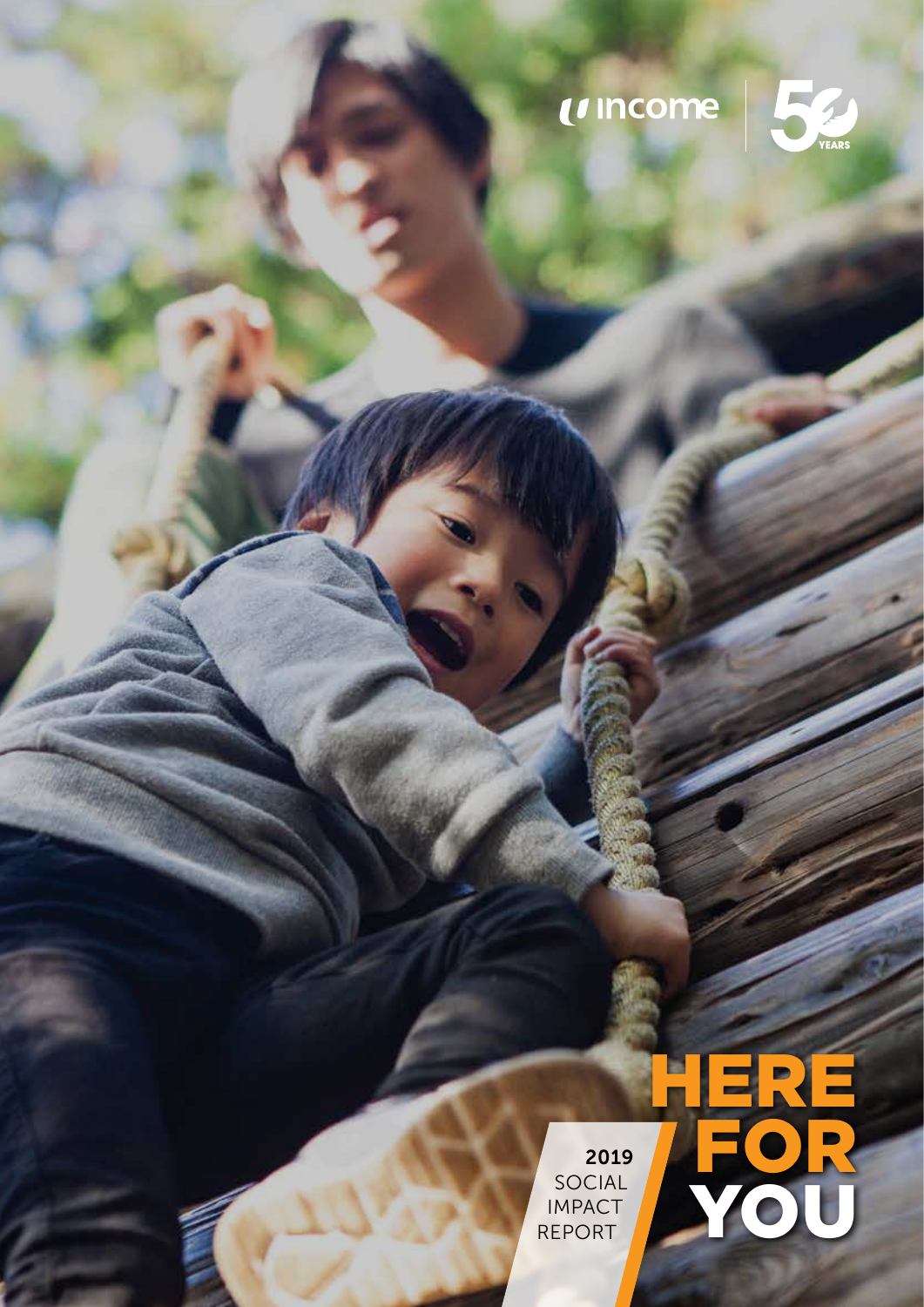Income was incepted in 1970 to provide much-needed insurance protection for workers at an affordable cost. The intent was to avoid families falling into financial hardship should the family's breadwinner pass away or become unable to work. Then, we were there for the people by plugging a real social need.

Today, we stay committed to make insurance accessible, affordable and sustainable even when we are serving the financial and protection needs of over two million people as one of Singapore's leading composite insurers. Leveraging our strength as a thriving digital and multi-channel insurer, we adapted to customers' increasingly digital-first lifestyles so that we remain relevant to their changing needs.

Last year, we widened customers' access to life insurance with the launch of *Online Life* and *askSage*, the life insurance portal and digital adviser for life insurance respectively. The first of its kind in Singapore, the integrated proposition offers not only the most comprehensive suite of digital life insurance products by an insurer to date, it also helps customers make informed decision and empower self-serve of financial planning at their convenience. For digital natives especially, *Online Life* and *askSage* make life insurance more relatable and accessible as they can now assess needs and better understand product options at their own time and pace.

To cater to the gig economy in Singapore, we launched a flexible pay-per-trip microinsurance, partnering GrabInsure, to offer Grab driver-partners critical illness insurance. The offering allows them to accumulate protection up to a sum assured of \$200,000 as they pay micro-premiums that are as low as 10 cents when they complete each trip. The bespoke plan, *Critical Illness*: *Pay Per Trip*, resonates particularly with those who prefer to have flexible cash flows to see to other financial commitments, while at the same time want to benefit from insurance protection.

## HERE FOR **YOU**

We also entered into a joint-venture with DaVita and NTUC Health to operate kidney dialysis centres in Singapore, which serve as Income's preferred healthcare facilities, akin to our panel of private specialists. The intent is to extend our role as payer to enabler in the healthcare ecosystem in influencing healthcare consumption towards being value-based and outcome-driven. This ensures that healthcare and health insurance remain accessible and sustainable in Singapore.

Income's community development arm, OrangeAid, continues to champion education for youth-in-need through our flagship initiative, the Income OrangeAid Future Development Programme, which provides our beneficiaries bursary awards, as well as, character development and financial literacy training. As a company, we also give back to the community by volunteering in diverse community programmes via the annual staffvolunteering initiative, 'Income Gives Back'.

Last year, we again enjoyed the strongest association to a socially-responsible company amongst insurers in Singapore. We also ranked top for catering to the low-income and the elderly segments in Singapore according to our annual research by Nielsen.

Annually, we score our corporate performance on social impact achievements in addition to our business results. This ensures that we keep grounded on being here for the people whom we serve. For more information about how we deliver positive social impact by way of our insurance products, services and people, please refer to more information in this report.

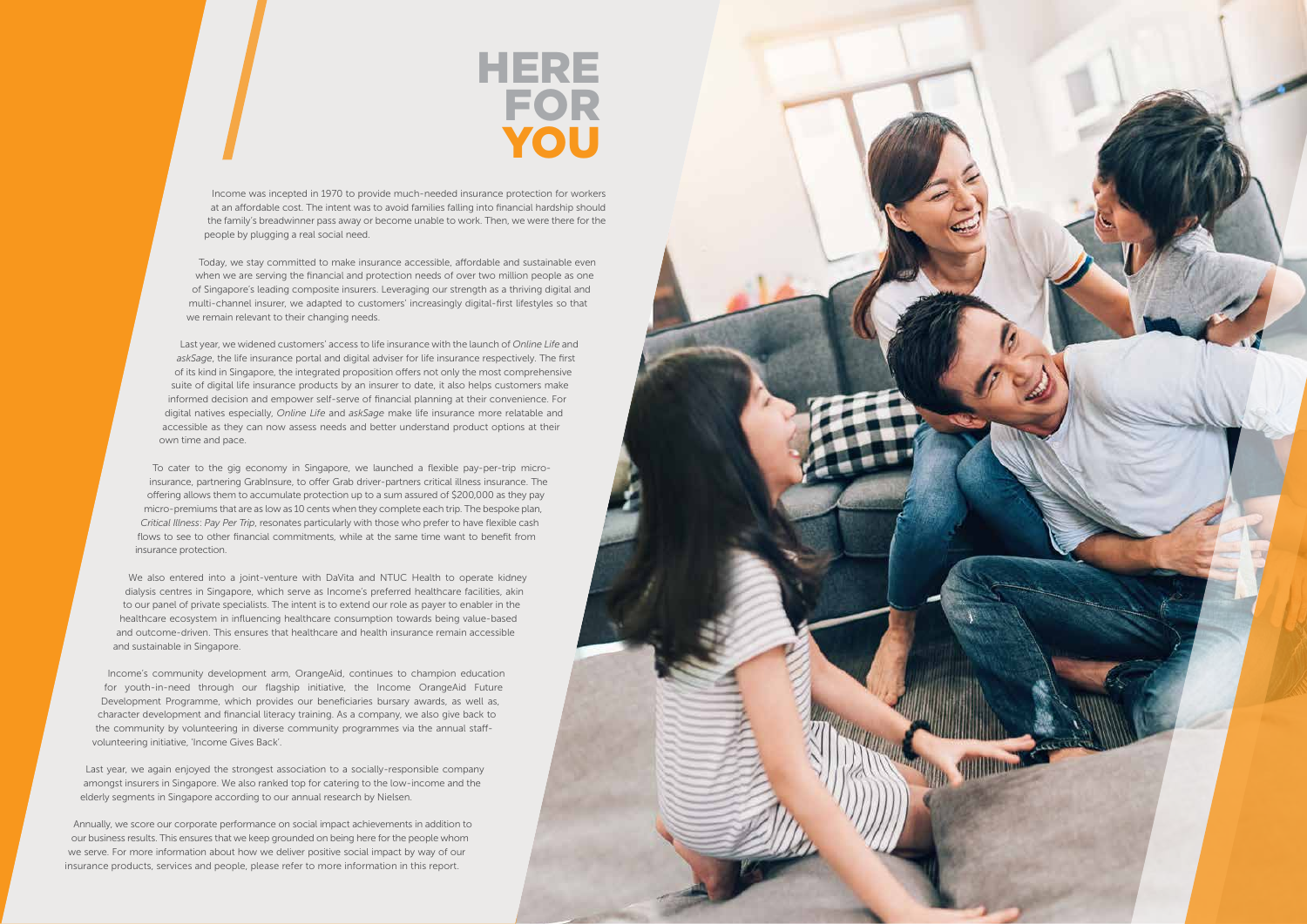As a composite insurer, we reimagined the way in which insurance is being engaged, used and purchased by offering flexibility and choice through innovative touch-points, products and services to our customers, including the underserved segments amongst us.

## WE IMPROVE ACCESSIBILITY TO INSURANCE

#### Offered unprecedented direct access to the widest range of life insurance with self-serve advisory

With 18 savings and protection plans, of which six are riders, *Online Life*, Income's life insurance portal, offers the most comprehensive suite of digital life insurance products by an insurer in Singapore to date. *askSage*, an algorithm-powered digital adviser, complements *Online Life's* compelling offering to directly purchase diverse life insurance products by offering customers seamless access to digital financial advisory on the portal. The integrated proposition is powerful as it allows customers, particularly those who are new to life insurance, time to assess their financial needs and better understand their product options and key considerations such as policy benefits, duration and premium quantum at their own pace. This, in turn, makes life insurance more relatable and accessible to customers.



#### Established a more active role to influence sustainable healthcare and health insurance via joint-venture (JV) with DaVita and NTUC Health

Income saw a strategic opportunity to influence kidney disease management in Singapore via a holistic and sustainable approach that focuses on achieving positive treatment outcome and cost efficiency, underpinned by strong patient and community education to raise awareness about disease prevention and care. As such, the JV operates kidney dialysis centres in Singapore, tapping on DaVita's track record in patient care plan adherence and preventing unnecessary inpatient admissions related to chronic diseases, as well as, NTUC Health's extensive community care experience. The three kidney dialysis centres are serving as Income's preferred healthcare facilities, akin to our panel of private specialists.



#### IFMISS protected close to 29,000 low-income individuals last year

The *Income Family Micro-Insurance and Savings Scheme (IFMISS)* offers insurance protection, at no premium, to low-income families with young children studying at NTUC First Campus' My First Skool eligible for financial assistance and primary schools who come under the Ministry of Education Financial Assistance Scheme. *IFMISS* offers a maximum pay-out of \$10,000 in the unfortunate event that the insured passes away or suffers total and permanent disability. In 2019, *IFMISS* disbursed close to \$210,000 in claims.



#### Extended critical illness protection to the underserved via groundbreaking micro-insurance

*Critical illness: Pay Per Trip (CIPPT)* is a flexible pay-per-trip micro-insurance that provides accumulative critical illness coverage to Grab driver-partners as they pay flexible micropremiums that are as low as 10 cents when they complete each trip. Offered in collaboration with GrabInsure, *CIPPT*  reimagines the way in which critical illness insurance is purchased and used and it resonates particularly with individuals who prefer flexibility in cash flows to see to other financial commitments. About one million micropolicies were issued in 2019 and 87% of the insured now enjoy critical illness protection at a maximum sum assured of \$200,000.





#### Senior-focused health underwriting questionnaire drove 30% more policy submissions by seniors

With longer life expectancy in Singapore, it is important that Income caters to the financial and protection needs of our ageing population by addressing seniors' pain points such as tedious and overly broad scope of disclosure, which discouraged them from life insurance policy submission. Amongst the seniors, those aged 56-60 years old showed the most improvement in accessing life insurance with 68% more policies submitted between September 2018 and August 2019.



#### SpecialCare products plugged the protection gaps of individuals with special needs

*SpecialCare (Autism)* and *SpecialCare (Down syndrome)* offer children and youths with special needs protection for personal accident and covers medical expenses due to accident and infectious diseases. These insurance innovations remain industry-firsts till today.

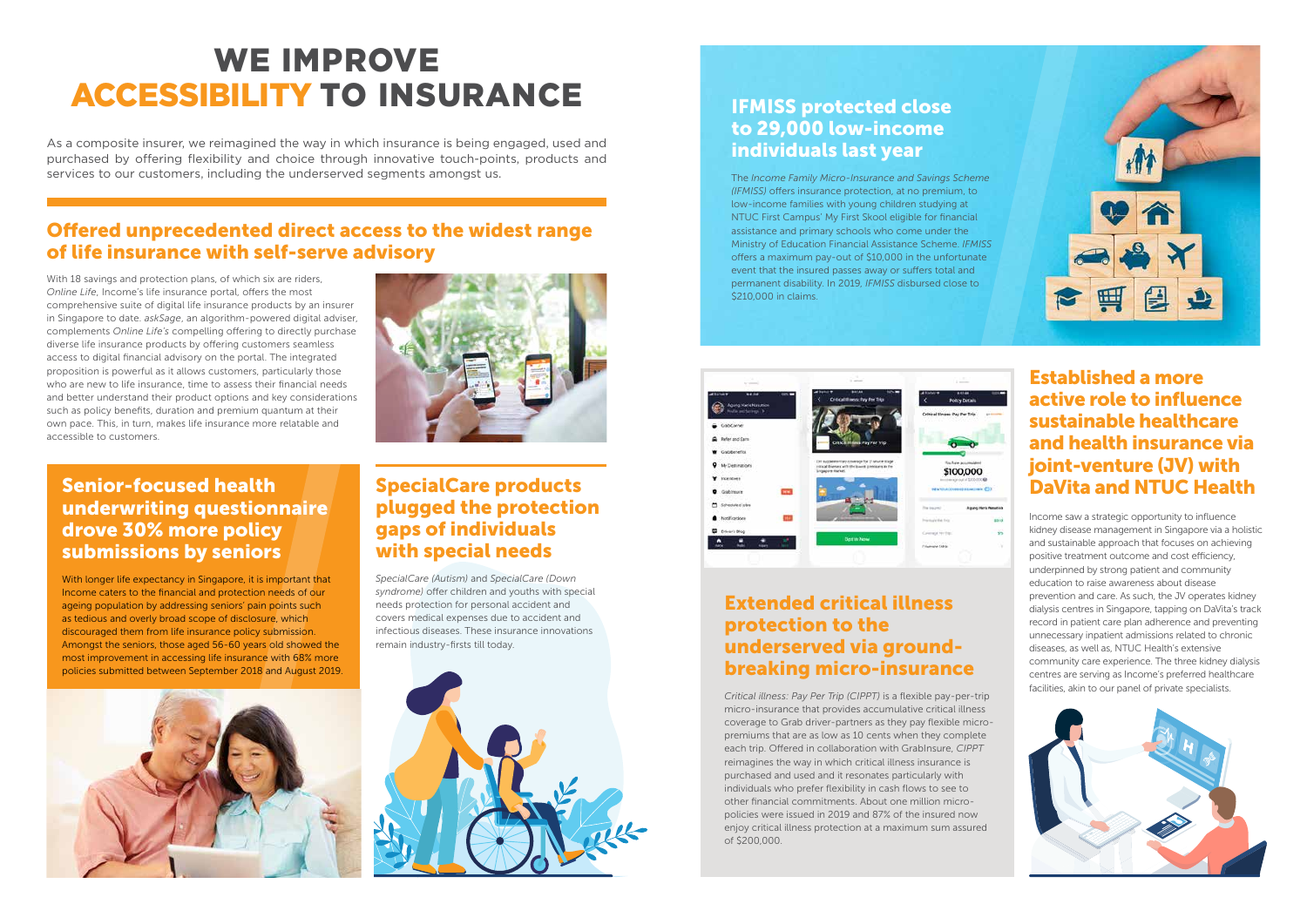TO COMMUNITY DEVELOPMENT INITIATIVES THROUGH LIKE-MINDED PARTNERS

#### Contributed over 2,900 staff volunteering hours

Over 900 staff participated in 'Income Gives Back', our annual organisation-wide staff volunteering initiative, which supported diverse community causes that range from

engaging with the elderly at community hospitals, preparing meals at Food from the Heart, which distributes food to the underprivileged, to organising enrichment activities for residents at the Institute of Mental Health.



#### CONTRIBUTED \$1.5 LLION TO LOW-INCOME UNION MEMBERS

VIA THE LABOUR MOVEMENT AND THE NTUC U CARE FUND

#### Raised over \$370,000 for Income OrangeAid via RoundUp

Our policyholders and donors made onetime giving or donations by rounding up their life insurance premiums and donating the difference in support of education for youth-in-need.

#### Income Motor Service Centre (MSC) served OVER 3,800 MOTOR POLICYHOLDERS

#### **Disbursed** \$1.02 million in bursaries to 400 youth-in-need

The MSC complements the Income Orange Force and serves as Income's one-stop depot, which provides our motor policyholders services that range from accident reporting to vehicle repair.

#### Empowered close to 18,000 conversations on Adviser Connect

Adviser Connect makes financial advice accessible by enabling a customer to initiate a conversation online with a qualified financial adviser anytime, anywhere, while remaining anonymous. The customer can then decide to meet the adviser personally and pursue the conversation further, if required.

#### ASSISTED 8,800 MOTORISTS at accident scenes by Income Orange Force riders

We go the extra mile to deliver services and offerings that add value to our insurance products and policyholders, and in turn, enrich the lives of those we serve.

For the fourth consecutive year, our 24/7 accident-response team were conferred the "Company Award" and 'Safe Driver Award' under the Motorcycle Fleet category at the Singapore Road Safety Awards organised by the Singapore Road Safety Council (SRSC) in 2019.



### FDP Alumni Programme equipped beneficiaries to be future-ready

In addition to financial assistance through bursaries, the Income OrangeAid Future Development Programme (FDP) also offers beneficiaries financial literacy training and career guidance to students from low-income households from the Institute of Technical Education and polytechnics in Singapore. More than 90% of the beneficiaries indicated that they can now manage their money better after attending the financial literacy workshops.

#### **Income** orangeaid

The Alumni Programme comprises career coaching and a facilitators training programme. The coaching initiative complements career mentoring programmes in institutes of higher learning and aims to broaden the beneficiaries' horizons about alternative career choices. Last year, Janson Choo, Creative Director at BBH Singapore, and Pamela Chng, Founder of Social Enterprise, Bettr Barista, coached Alumni beneficiaries on creative advertising and social business respectively. The facilitator training programme groomed 32 students who were interested in a training career, where they picked up skills and knowledge in effective listening, smallgroup communication and leadership.



## WE PROVIDE MEANINGFUL VALUE-ADDED SERVICES

## WE EMPOWER THOSE-IN-NEED

By giving back to the community through financial aid and staff volunteering, we support the

lower income and less fortunate amongst us.

#### 'Accident Reporting by Income' saw over 56% more downloads

The industry-first mobile application offers unparalleled convenience to Income motor policyholders who are hardpressed for time to report a motor accident in-person within 24 hours as required by the Motor Claims Framework. In 2019, the application saw more than 8,800 downloads and 768 claims submitted.



## DONATED 1% OF **ISURANCE OPERATING PROFITS**